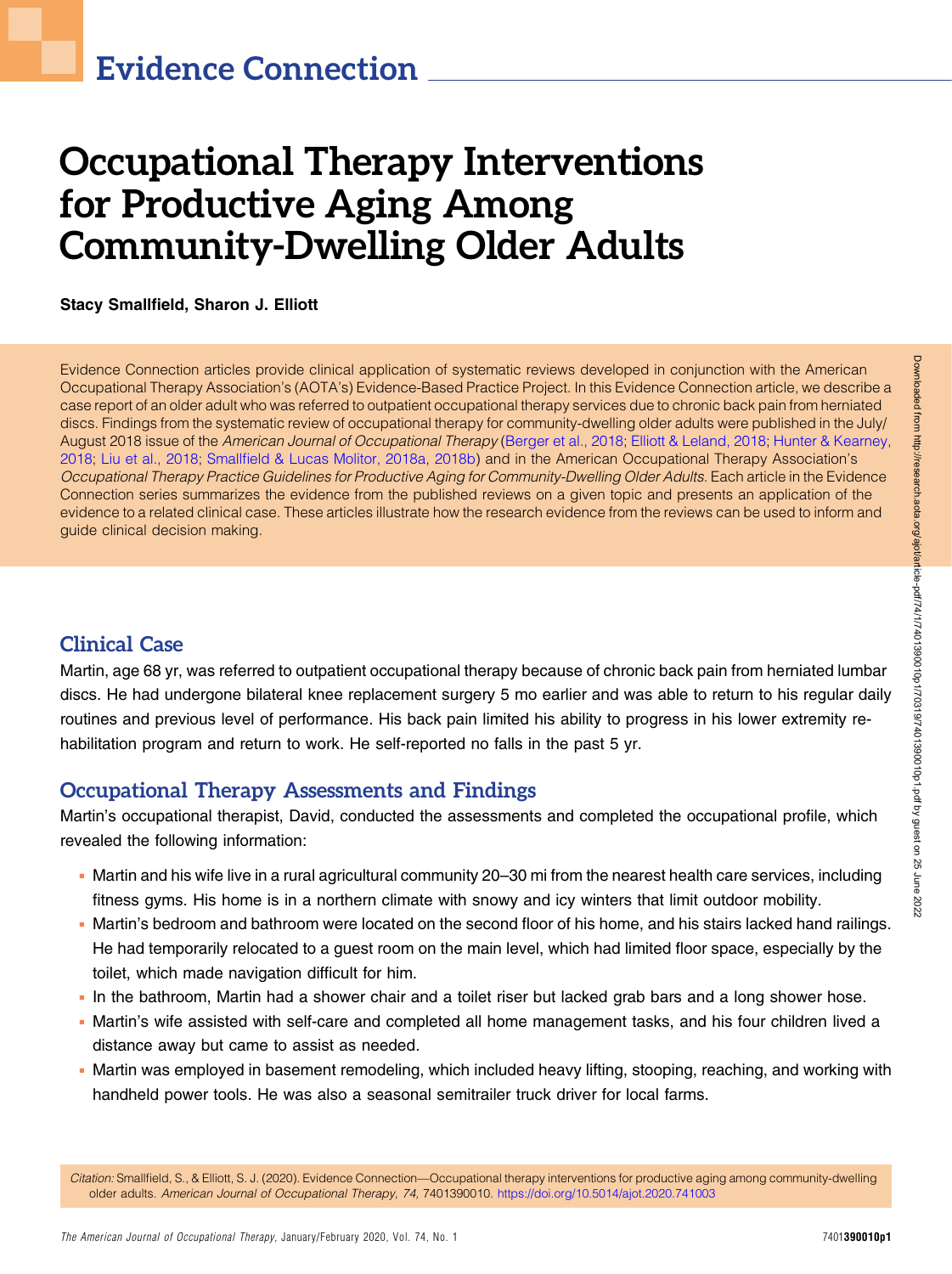- <sup>n</sup> Martin's interests included being a volunteer fire department chief, which he had done for 40 yr; spending time at the lake and with his family; watching sporting events; attending religious services; and participating in woodworking activities.
- <sup>n</sup> Previous performance patterns included getting up early, completing self-care tasks, eating breakfast, packing his lunch, driving to work, and performing work activities, often in a 10-hr day.

Over the previous 3 mo, Martin had become depressed because he was unable to leave the house, work, or socialize with community members. The pain, depressive symptoms, and decrease in daytime activity levels disrupted his sleep patterns. Martin's goals were to manage his chronic back pain, ambulate without an assistive device, improve balance and safe mobility, improve his sleeping patterns, return to driving a semitrailer truck, and participate more fully in social and leisure activities. Additional assessment results are presented in [Table 1.](#page-1-0)

## Occupational Therapy Intervention

Martin attended 15 of 16 scheduled occupational therapy sessions over 8 wk. He cancelled the final session because he was able to return to work driving a semitrailer truck part time, which conflicted with his last scheduled intervention session. The sessions included a multicomponent approach to intervention, specifically using chronic disease selfmanagement, cognitive–behavioral sleep strategies, home modification, establishment of a physical exercise routine, and education on strategies to improve social and leisure participation. The following interventions are example options that may be implemented with Martin.

#### Intervention 1

Martin attended a modified chronic disease self-management program (CDSMP), which he completed during one of the two weekly intervention sessions. The modified CDSMP was a group intervention in which Martin learned problem solving related to his health condition, action planning, and decision making. Topics included medication

| <b>Assessment</b>                                                     | <b>Findings</b>                                                                                                                                                                                                                                                                                                                                                                                                                                                                                                                                                                                                                                                                                                                                                                                                                                  |
|-----------------------------------------------------------------------|--------------------------------------------------------------------------------------------------------------------------------------------------------------------------------------------------------------------------------------------------------------------------------------------------------------------------------------------------------------------------------------------------------------------------------------------------------------------------------------------------------------------------------------------------------------------------------------------------------------------------------------------------------------------------------------------------------------------------------------------------------------------------------------------------------------------------------------------------|
| Occupations (assessed through<br>clinical observations and interview) | • Martin demonstrated LE weakness as evidenced by the need to use his UEs to push up to rise from all surfaces.<br>• He was independent in transfers but demonstrated limited functional mobility during simulated home activities.<br>• He used significant effort to stand up from a recliner chair using both UEs for assistance and increased time to ambulate, and<br>he held onto furniture and walls for stability.<br>• He completed ADLs with increased time and supervision for safety. Martin reported not performing IADLs except for<br>preparation of light meals using the countertop for stability when standing and walking.<br>• Martin does not have a physical fitness routine and does not want to use an assistive device for mobility in public. He rates<br>his typical daily pain as a 6 on a 0-10 visual analog scale. |
| COPM                                                                  | • The COPM was used to assist in completion of Martin's occupational profile (AOTA, 2017; Law et al., 2019).<br>• His Performance score was 2 out of 10, and his Satisfaction score was 1 out of 10.<br>• Martin was very dissatisfied with his work performance, lack of sleep, decreased functional mobility in the home and<br>community, and limited social participation.                                                                                                                                                                                                                                                                                                                                                                                                                                                                   |
| ACS                                                                   | • Martin completed the recovery version of the ACS (Baum & Edwards, 2008). Of the 89 activities in the ACS, Martin reported<br>previously participating in 37 (15 instrumental, 8 low-demand leisure, 5 high-demand leisure, and 9 social).<br>• His current performance included participating in 19 activities (8 instrumental, 6 low-demand leisure, 1 high-demand<br>leisure, and 4 social), or 51% of his previous activity level.                                                                                                                                                                                                                                                                                                                                                                                                          |
| PSQI                                                                  | • Martin scored 9 on the PSQI, a 21-item measure of sleep quality in adults, in which a score of $\geq 5$ indicates poor sleep quality<br>(Buysse et al., 1989). He reported getting 5 hr of sleep per night because of pain and frequent awakenings to use the<br>bathroom.                                                                                                                                                                                                                                                                                                                                                                                                                                                                                                                                                                     |
| Tinetti Balance Assessment Tool                                       | • The Tinetti Balance Assessment Tool is a measure of fall risk in older adults (Tinetti et al., 1986). Martin scored 20 out of 28<br>points, in the moderate fall risk range (19-24). He had the most difficulty with standing balance when nudged or with eyes<br>closed, with turning around, and with walking without an assistive device.                                                                                                                                                                                                                                                                                                                                                                                                                                                                                                   |
|                                                                       | <i>Note</i> , ACS = Activity Card Sort: ADLs = activities of daily living: AOTA = American Occupational Therapy Association: COPM = Canadian Occupational Performance                                                                                                                                                                                                                                                                                                                                                                                                                                                                                                                                                                                                                                                                            |

#### <span id="page-1-0"></span>Table 1. Assessment Findings

Note. ACS = Activity Card Sort; ADLs = activities of daily living; AOTA = American Occupational Therapy Association; COPM = Canadian Occupational Performance Measure; IADLs = instrumental activities of daily living; LE = lower extremity; PSQI = Pittsburgh Sleep Quality Index; UE = upper extremity.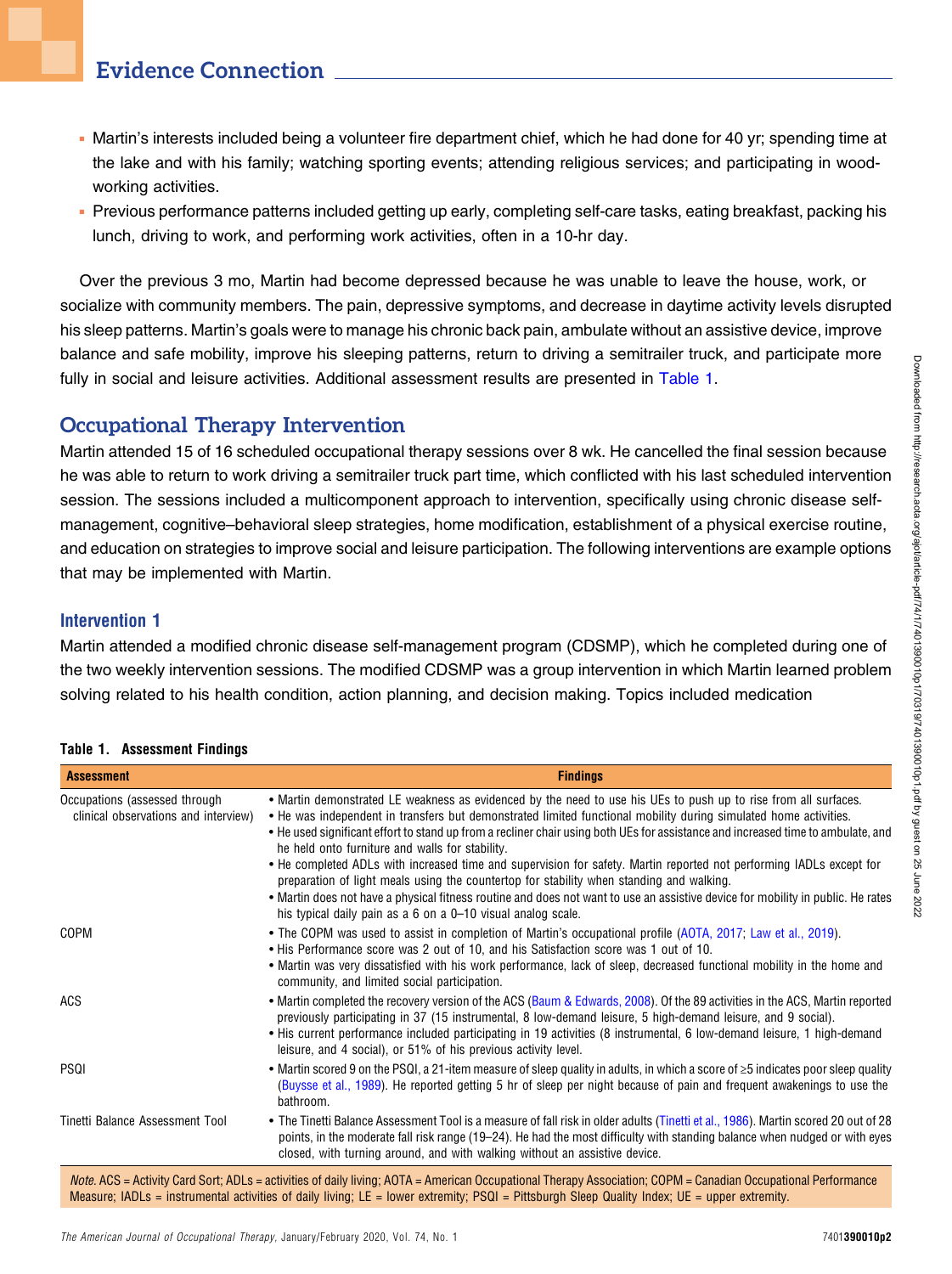# Evidence Connection

management, communication with health care professionals and family members, nutrition, and exercise to improve physical functioning. Martin was taught psychoeducational and coping strategies to manage symptoms such as pain and fatigue ([Garvey et al., 2015](#page-3-9); [Self-Management Resource Center, 2019](#page-3-10)).

#### Intervention 2

David completed an evaluation of Martin's home and discussed several strategies to improve safety and independent mobility with improved balance throughout the home, including problem solving, home modification (addition of stair hand rails and installation of bathroom grab bars), energy conservation, and fall-recovery techniques ([Gitlin et al.,](#page-3-11) [2006](#page-3-11); [Szanton et al., 2011](#page-4-2)). David assisted Martin in establishing a home physical activity routine. This routine included specific bed- and chair-rising resistive exercises performed 3 times per week and a walking program that Martin could continue and progress at his own pace ([Alexander et al., 2001](#page-3-12); [Taylor et al., 2003](#page-4-3)).

#### Intervention 3

David used one-to-one multicomponent cognitive–behavioral intervention strategies to address Martin's sleep impairments. He educated Martin on sleep hygiene strategies and progressive muscle relaxation to promote sleep. Martin identified his sleep goals and collaborated with David to establish a sleep schedule, including a sleep log to monitor his sleep patterns [\(Lichstein et al., 2001;](#page-3-13) [McCrae et al., 2007](#page-3-14); [McCurry et al., 1998\)](#page-3-15). David and Martin also reviewed the effectiveness of the home modifications and the accuracy and effectiveness of the home exercise program.

#### Intervention 4

David collaboratively discussed with Martin engagement in a community-based group intervention as a potential strategy to increase social engagement ([Creswell et al., 2012;](#page-3-16) [Matuska et al., 2003;](#page-3-17) [Ollonqvist et al., 2008](#page-3-18); [Routasalo](#page-3-19) [et al., 2009\)](#page-3-19). However, Martin decided to focus on the other intervention strategies first before adding this intervention to his schedule because of the driving distance to the group. In this session, Martin and David also reviewed Martin's sleep log and progression toward his sleep goals.

#### **Conclusion**

Through the use of these evidence-based and client-centered interventions, Martin met his goals after completing 8 wk of outpatient occupational therapy services. Martin reported that he resumed his truck-driving work routine on a parttime basis. He improved his balance and no longer ambulated with an assistive device, and he resumed using his upstairs bedroom and bathroom. Martin now performs activities of daily living tasks independently and in a timely manner. He prepares his breakfast, packs his lunch, and dries the dishes in the kitchen independently without safety concerns. He also reports that he assists with washing, drying, and folding his work clothes. He has integrated 15 min of physical exercise into his daily routine each morning and evening.

Martin's Canadian Occupational Performance Measure [\(Law et al., 2019](#page-3-6)) scores improved to a 7 out of 10 on the Performance scale and 7 out of 10 on the Satisfaction scale. On the Activity Card Sort [\(Baum & Edwards, 2008\)](#page-3-7), Martin increased the number of occupations in which he participated to 36 out of 37 (14 of 15 instrumental, 8 of 8 low-demand leisure, 5 of 5 high-demand leisure, and 9 of 9 social activities). Martin's sleep quality, as measured by the Pittsburgh Sleep Quality Index [\(Buysse et al., 1989\)](#page-3-8), improved to a score of 4 out of 21, which indicated that he was no longer at risk for poor sleep. He increased his total sleep time to 6–7 hr per night by adjusting the time he routinely went to bed each night and by decreasing fluid intake in the evening to reduce the number of awakenings to use the bathroom. He rates his typical daily pain as a 3 on a 0–10 visual analog scale. Martin's score on the Tinetti Balance Assessment Tool [\(Tinetti](#page-4-1) [et al., 1986\)](#page-4-1) improved from 20 out of 28 on initial evaluation to 25 on discharge, indicating low fall risk. He also reported no falls since beginning the intervention.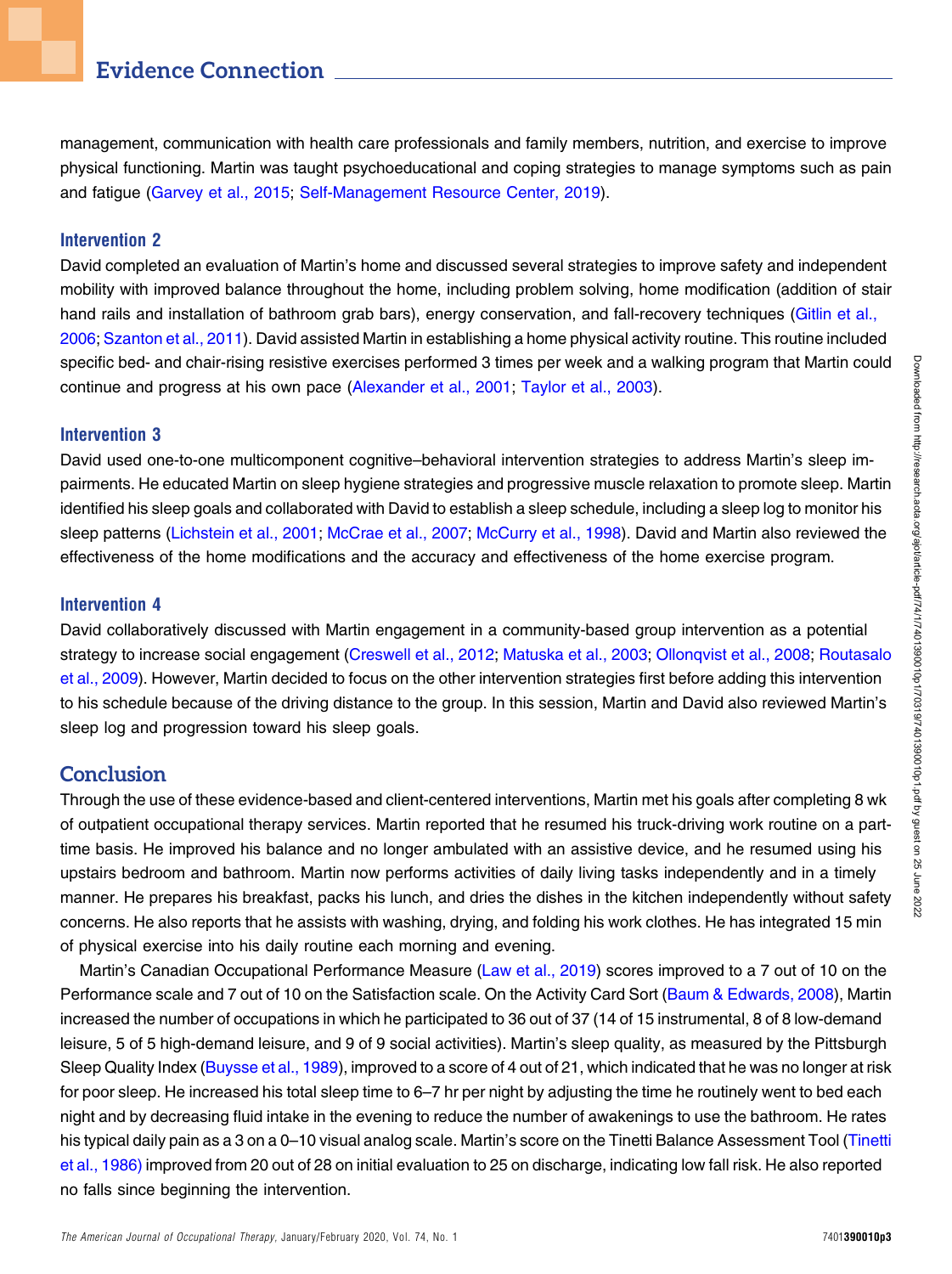### Evidence Connection

This article provided an example of how to apply evidence from systematic reviews on productive aging to inform and guide clinical decision making [\(Berger et al., 2018](#page-3-0); [Elliott & Leland, 2018](#page-3-1); [Hunter & Kearney, 2018;](#page-3-2) [Liu et al., 2018](#page-3-3); Smallfi[eld & Lucas Molitor, 2018a](#page-3-4), [2018b\)](#page-4-0). For further evidence-based information on productive aging, see the American Occupational Therapy Association's (AOTA's) Occupational Therapy Practice Guidelines for Productive Aging for Community-Dwelling Older Adults (Smallfi[eld et al., 2019](#page-3-20)) or the AOTA website [\(https://www.aota.org/](https://www.aota.org/Practice/Productive-Aging.aspx) [Practice/Productive-Aging.aspx\)](https://www.aota.org/Practice/Productive-Aging.aspx).

#### References

- <span id="page-3-12"></span>Alexander, N. B., Galecki, A. T., Grenier, M. L., Nyquist, L. V., Hofmeyer, M. R., Grunawalt, J. C., . . . Fry-Welch, D. (2001). Task-specific resistance training to improve the ability of activities of daily living-impaired older adults to rise from a bed and from a chair. Journal of the American Geriatrics Society, 49, 1418–1427. <https://doi.org/10.1046/j.1532-5415.2001.4911232.x>
- <span id="page-3-5"></span>American Occupational Therapy Association. (2017). AOTA occupational profile template. American Journal of Occupational Therapy, 71(Suppl. 2), 7112420030.
- <span id="page-3-7"></span>Baum, C. M., & Edwards, D. F. (2008). Activity Card Sort. Bethesda, MD: AOTA Press.
- <span id="page-3-0"></span>Berger, S., Escher, A., Mengle, E., & Sullivan, N. (2018). Effectiveness of health promotion, management, and maintenance interventions within the scope of occupational therapy for community-dwelling older adults: A systematic review. American Journal of Occupational Therapy, 72, 7204190010. [https://doi.](https://doi.org/10.5014/ajot.2018.030346) [org/10.5014/ajot.2018.030346](https://doi.org/10.5014/ajot.2018.030346)
- <span id="page-3-8"></span>Buysse, D. J., Reynolds, C. F., Monk, T. H., III, Berman, S. R., & Kupfer, D. J. (1989). The Pittsburgh Sleep Quality Index: A new instrument for psychiatric practice and research. Psychiatry Research, 28, 193–213. [https://doi.org/10.1016/0165-1781\(89\)90047-4](https://doi.org/10.1016/0165-1781(89)90047-4)
- <span id="page-3-16"></span>Creswell, J. D., Irwin, M. R., Burklund, L. J., Lieberman, M. D., Arevalo, J. M., Ma, J., . . . Cole, S. W. (2012). Mindfulness-based stress reduction training reduces loneliness and pro-inflammatory gene expression in older adults: A small randomized controlled trial. Brain, Behavior, and Immunity, 26, 1095–1101. <https://doi.org/10.1016/j.bbi.2012.07.006>
- <span id="page-3-1"></span>Elliott, S., & Leland, N. E. (2018). Occupational therapy fall prevention interventions for community-dwelling older adults: A systematic review. American Journal of Occupational Therapy, 72, 7204190040. <https://doi.org/10.5014/ajot.2018.030494>
- <span id="page-3-9"></span>Garvey, J., Connolly, D., Boland, F., & Smith, S. M. (2015). OPTIMAL, an occupational therapy led self-management support programme for people with multimorbidity in primary care: A randomized controlled trial. BMC Family Practice, 16, 59. <https://doi.org/10.1186/s12875-015-0267-0>
- <span id="page-3-11"></span>Gitlin, L. N., Winter, L., Dennis, M. P., Corcoran, M., Schinfeld, S., & Hauck, W. W. (2006). A randomized trial of a multicomponent home intervention to reduce functional difficulties in older adults. Journal of the American Geriatrics Society, 54, 809-816. <https://doi.org/10.1111/j.1532-5415.2006.00703.x>
- <span id="page-3-2"></span>Hunter, E. G., & Kearney, P. J. (2018). Occupational therapy interventions to improve performance of instrumental activities of daily living for communitydwelling older adults: A systematic review. American Journal of Occupational Therapy, 72, 7204190050. <https://doi.org/10.5014/ajot.2018.031062>
- <span id="page-3-6"></span>Law, M., Baptiste, S., Carswell, A., McColl, M., Polatajko, H., & Pollock, N. (2019). Canadian Occupational Performance Measure (5th ed., rev.) Altona, Manitoba: COPM Inc.
- <span id="page-3-13"></span>Lichstein, K. L., Riedel, B. W., Wilson, N. M., Lester, K. W., & Aguillard, R. N. (2001). Relaxation and sleep compression for late-life insomnia: A placebocontrolled trial. Journal of Consulting and Clinical Psychology, 69, 227–239. <https://doi.org/10.1037/0022-006X.69.2.227>
- <span id="page-3-3"></span>Liu, C. J., Chang, W.-P., & Chang, M. C. (2018). Occupational therapy interventions to improve activities of daily living for community-dwelling older adults: A systematic review. American Journal of Occupational Therapy, 72, 7204190060. <https://doi.org/10.5014/ajot.2018.031252>
- <span id="page-3-17"></span>Matuska, K., Giles-Heinz, A., Flinn, N., Neighbor, M., & Bass-Haugen, J. (2003). Brief Report—Outcomes of a pilot occupational therapy wellness program for older adults. American Journal of Occupational Therapy, 57, 220–224. <https://doi.org/10.5014/ajot.57.2.220>
- <span id="page-3-14"></span>McCrae, C. S., McGovern, R., Lukefahr, R., & Stripling, A. M. (2007). Research Evaluating Brief Behavioral Sleep Treatments for Rural Elderly (RESTORE): A preliminary examination of effectiveness. American Journal of Geriatric Psychiatry, 15, 979–982. <https://doi.org/10.1097/JGP.0b013e31813547e6>
- <span id="page-3-15"></span>McCurry, S. M., Logsdon, R. G., Vitiello, M. V., & Teri, L. (1998). Successful behavioral treatment for reported sleep problems in elderly caregivers of dementia patients: A controlled study. Journals of Gerontology, Series B: Psychological Sciences and Social Sciences, 53B, P122–P129. [https://doi.org/10.1093/](https://doi.org/10.1093/geronb/53B.2.P122) [geronb/53B.2.P122](https://doi.org/10.1093/geronb/53B.2.P122)
- <span id="page-3-18"></span>Ollongvist, K., Palkeinen, H., Aaltonen, T., Pohjolainen, T., Puukka, P., Hinkka, K., & Pöntinen, S. (2008). Alleviating loneliness among frail older people—Findings from a randomised controlled trial. International Journal of Mental Health Promotion, 10, 26–34. <https://doi.org/10.1080/14623730.2008.9721760>
- <span id="page-3-19"></span>Routasalo, P. E., Tilvis, R. S., Kautiainen, H., & Pitkala, K. H. (2009). Effects of psychosocial group rehabilitation on social functioning, loneliness and wellbeing of lonely, older people: Randomized controlled trial. Journal of Advanced Nursing, 65, 297-305. <https://doi.org/10.1111/j.1365-2648.2008.04837.x>
- <span id="page-3-10"></span>Self Management Resource Center. (2019). Chronic disease self-management (CDSMP). Retrieved from [https://selfmanagementresource.com/programs/](https://selfmanagementresource.com/programs/small-group/chronic-disease-self-management/) [small-group/chronic-disease-self-management/](https://selfmanagementresource.com/programs/small-group/chronic-disease-self-management/)
- <span id="page-3-20"></span>Smallfield, S., Elliott, S., & Leland, N. (2019). Occupational therapy practice guidelines for productive aging for community-dwelling older adults. Bethesda, MD: AOTA Press.
- <span id="page-3-4"></span>Smallfield, S., & Molitor, W. L. (2018a). Occupational therapy interventions addressing sleep for community-dwelling older adults: A systematic review. American Journal of Occupational Therapy, 72, 7204190030. <https://doi.org/10.5014/ajot.2018.031211>